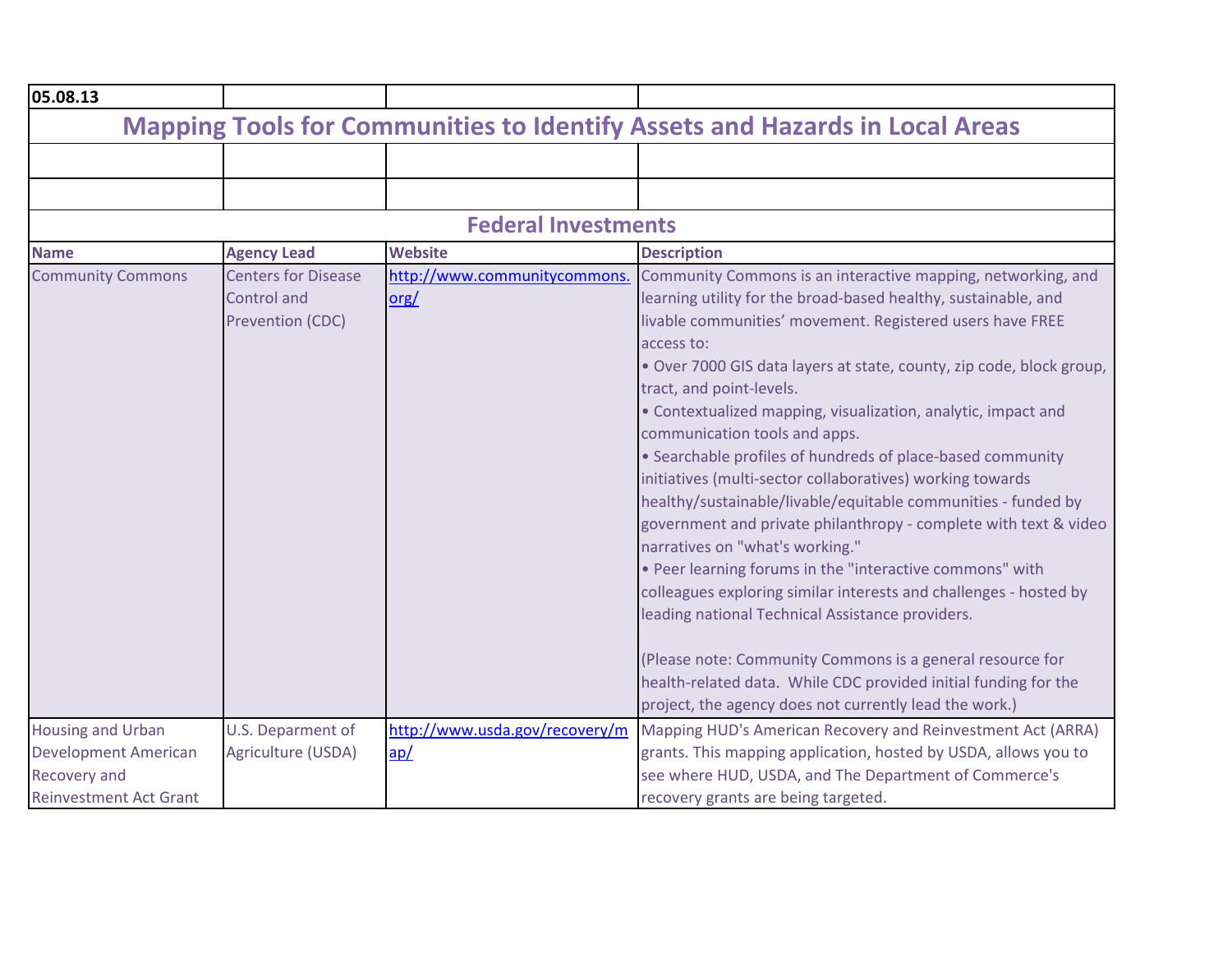| <b>CMTS Data Map</b>                                                          | Committee on the<br><b>Marine</b><br>Transportation<br>System (CMTS) -<br>Chaired by The<br>Department of<br><b>Transportation (DOT)</b> | www.cmts.gov\index.html                             | This tool plots Federal marine transportation system<br>infrastructure, both physical and informational, and has been<br>operational for the last five years. The MTS generally includes<br>ports, waterways, and the "last mile" of the intermodal<br>connectors, and is a significant subset of the Freight Transportation<br>System of the U.S. The Federal rail and highway funding are shown<br>on the map, but do not necessarily comply with the "last mile"<br>concept due to the lack of granularity in the specific investments<br>funded. |
|-------------------------------------------------------------------------------|------------------------------------------------------------------------------------------------------------------------------------------|-----------------------------------------------------|------------------------------------------------------------------------------------------------------------------------------------------------------------------------------------------------------------------------------------------------------------------------------------------------------------------------------------------------------------------------------------------------------------------------------------------------------------------------------------------------------------------------------------------------------|
| Know Your Farmer, Know<br><b>Your Food</b>                                    | U.S. Deparment of<br>Agriculture (USDA)                                                                                                  | http://www.usda.gov/maps/maps<br>/kyfcompassmap.htm | Updated in October 2012, the Compass map shows you the local<br>foods landscape in your community and around the country. Data<br>includes USDA and other federally supported local food projects,<br>farmers markets, food hubs, meat processors and more. Now fully<br>searchable.                                                                                                                                                                                                                                                                 |
| <b>Sustainable Communities</b><br><b>Grants &amp; Technical</b><br>Assistance | Partnership for<br>Sustainable<br>Communties: U.S.<br>DOT, EPA, HUD                                                                      | http://www.sustainablecommuniti<br>es.gov/map.html  | Sustainable Communities Grants & Technical Assistance Since<br>forming the Partnership for Sustainable Communities in 2009,<br>Housing and Urban Development, The Department of<br>Transportatoin and the Evnironmental Protection Agency have<br>announced a series of grants and other assistance to communities<br>across the country. The interactive map includes information on<br>awards already made through Partnership programs.                                                                                                           |
| <b>Cleanups in My</b><br>Community                                            | <b>U.S. Environmental</b><br><b>Protection Agency</b><br>(EPA)                                                                           |                                                     | http://iaspub.epa.gov/apex/cimc/f The Cleanups in My Community map lists areas where pollution is<br>?p=255:63:1494546438538001::::: being or has been cleaned up throughout the United States.                                                                                                                                                                                                                                                                                                                                                      |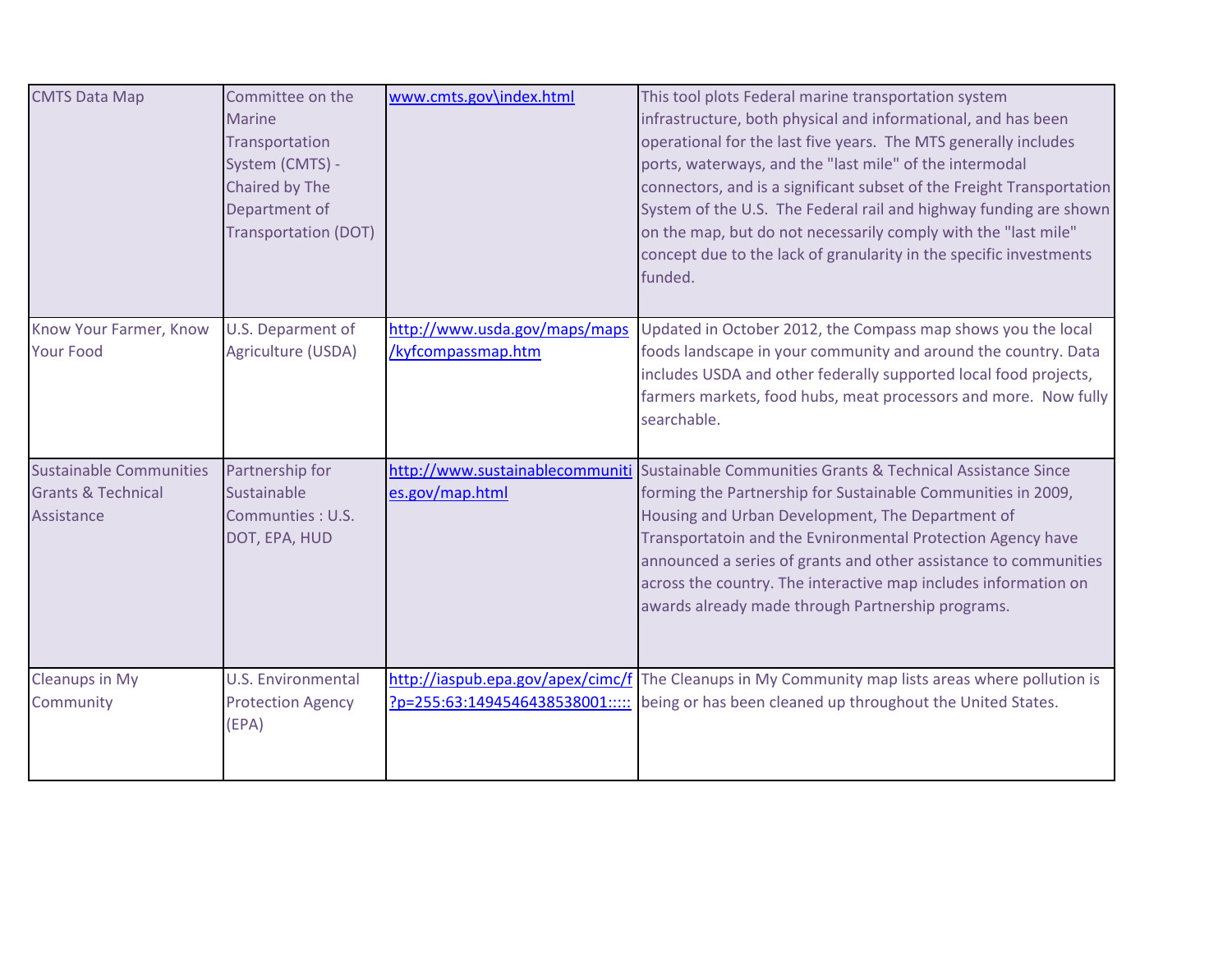|                                                               |                                                                                                                                      | <b>Federally-provided data</b>        |                                                                                                                                                                                                                                                                                                                                                                                                                                                                                                                                                                                                                      |
|---------------------------------------------------------------|--------------------------------------------------------------------------------------------------------------------------------------|---------------------------------------|----------------------------------------------------------------------------------------------------------------------------------------------------------------------------------------------------------------------------------------------------------------------------------------------------------------------------------------------------------------------------------------------------------------------------------------------------------------------------------------------------------------------------------------------------------------------------------------------------------------------|
| <b>Name</b>                                                   | <b>Agency Lead</b>                                                                                                                   | <b>Website</b>                        | <b>Description</b>                                                                                                                                                                                                                                                                                                                                                                                                                                                                                                                                                                                                   |
| Data.gov                                                      | Multi-agency                                                                                                                         | www.data.gov                          | As a priority Open Government Initiative for President Obama's<br>administration, Data.gov increases the ability of the public to easily<br>find, download, and use datasets that are generated and held by<br>the Federal Government. Data.gov provides descriptions of the<br>Federal datasets (metadata), information about how to access the<br>datasets, and tools that leverage government datasets. The data<br>catalogs will continue to grow as datasets are added. Federal,<br>Executive Branch data are included in the first version of Data.gov                                                         |
| Area Resource File (ARF)                                      | <b>Department of Health</b><br>and Human Services -<br><b>Health Resources and</b><br><b>Sources</b><br>Administration<br>(HHS/HRSA) | http://www.arf.hrsa.gov/index.ht<br>m | The basic county-specific Area Resource File (ARF) is the nucleus of<br>the overall ARF System. It is a database containing more than 6,000<br>variables for each of the nation's counties. ARF contains<br>information on health facilities, health professions, measures of<br>resource scarcity, health status, economic activity, health training<br>programs, and socioeconomic and environmental characteristics.<br>In addition, the basic file contains geographic codes and<br>descriptors which enable it to be linked to many other files and to<br>aggregate counties into various geographic groupings. |
| <b>Environmental Public</b><br><b>Health Tracking Network</b> | <b>Centers for Disease</b><br><b>Control</b> and<br>Prevention (CDC)                                                                 | ome.action                            | http://ephtracking.cdc.gov/showH The National Environmental Public Health Tracking Network<br>(Tracking Network) is a system of integrated health, exposure, and<br>hazard information and data from a variety of national, state, and<br>city sources. On the Tracking Network, you can view maps, tables,<br>and charts with data about: chemicals and other substances found<br>in the environment; some chronic diseases and conditions; and,<br>the area where you live.                                                                                                                                        |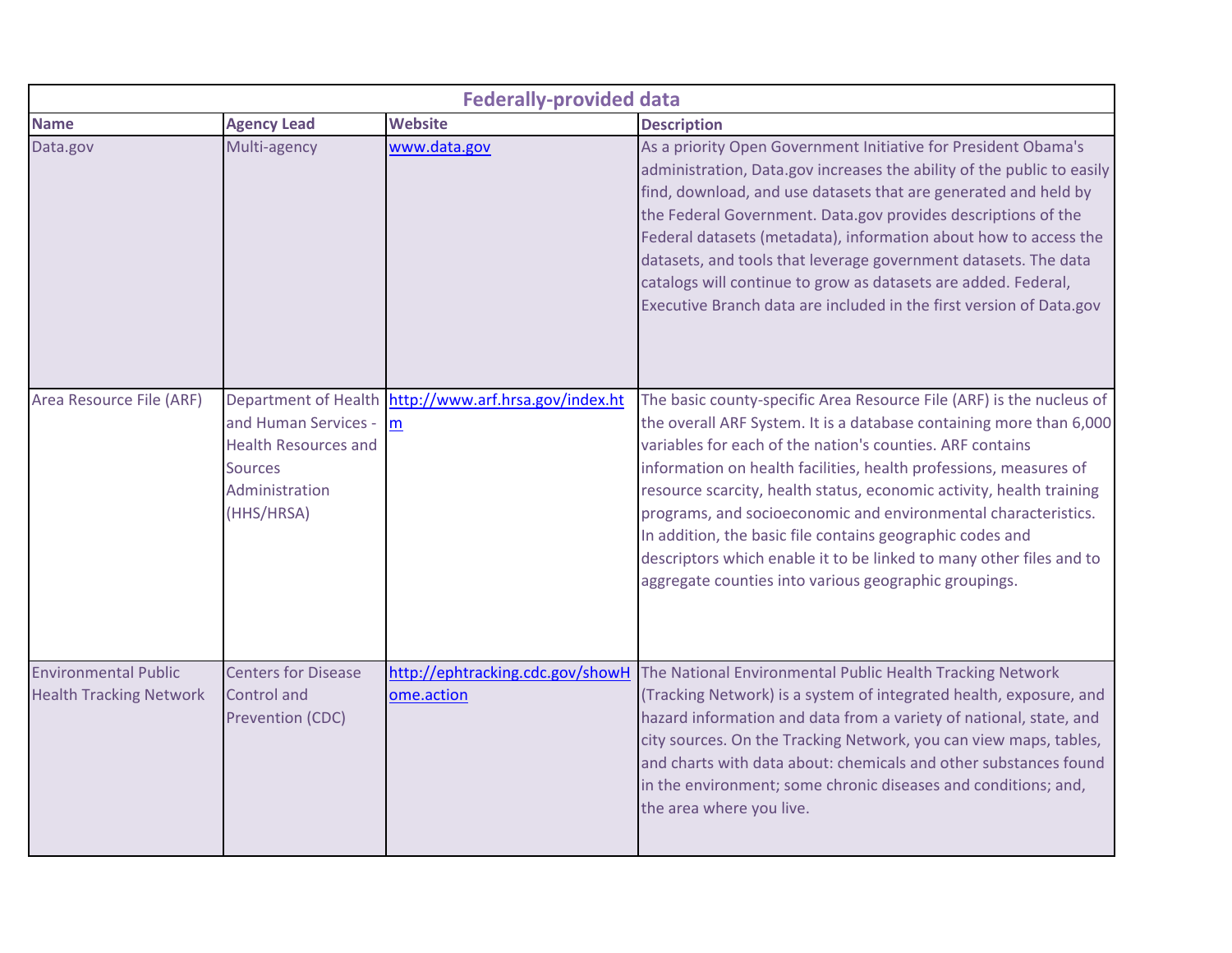| WISQARS (Web-based                 | <b>Centers for Disease</b> | http://www.cdc.gov/injury/wisqar | WISQARS™ is an interactive, online database that provides fatal                                                         |
|------------------------------------|----------------------------|----------------------------------|-------------------------------------------------------------------------------------------------------------------------|
| <b>Injury Statistics Query and</b> | Control and                | s/index.html                     | and nonfatal injury, violent death, and cost of injury data from a                                                      |
| <b>Reporting System)</b>           | Prevention (CDC)           |                                  | variety of trusted sources. Researchers, the media, public health                                                       |
|                                    |                            |                                  | professionals, and the public can use WISQARS™ data to learn                                                            |
|                                    |                            |                                  | more about the public health and economic burden associated                                                             |
|                                    |                            |                                  | with unintentional and violence-related injury in the United States.                                                    |
|                                    |                            |                                  | Users can search, sort, and view the injury data and create reports,                                                    |
|                                    |                            |                                  | charts, and maps based intent of injury, mechanism (cause), body                                                        |
|                                    |                            |                                  | region, nature (type) of injury, geographic location where the                                                          |
|                                    |                            |                                  | injury occurred, and sex, race/ethnicity, and age of the injured                                                        |
|                                    |                            |                                  | person.                                                                                                                 |
|                                    |                            |                                  |                                                                                                                         |
|                                    |                            |                                  |                                                                                                                         |
| <b>EJView</b>                      | <b>U.S. Environmental</b>  |                                  | http://www.epa.gov/compliance/e EJView, formerly known as the Environmental Justice Geographic                          |
|                                    | <b>Protection Agency</b>   | j/mapping.html                   | Assessment Tool, is a mapping tool that allows users to create                                                          |
|                                    | (EPA)                      |                                  | maps and generate detailed reports based on the geographic areas                                                        |
|                                    |                            |                                  | and data sets they choose. EJView includes data from multiple                                                           |
|                                    |                            |                                  | factors that may affect human and environmental health within a<br>community or region, including: demographic; health; |
|                                    |                            |                                  | environmental; facility-level data.                                                                                     |
|                                    |                            |                                  |                                                                                                                         |
| <b>Community Planning and</b>      | U.S. Department of         | http://egis.hud.gov/cpdmaps/     | Identify your community's needs through mapping current grant                                                           |
| <b>Development Maps</b>            | Housing and Urban          |                                  | activities, local housing market and economic data, Census data,                                                        |
|                                    | Development (HUD)          |                                  | and other data sources, and see homeless grant planning data.                                                           |
|                                    |                            |                                  |                                                                                                                         |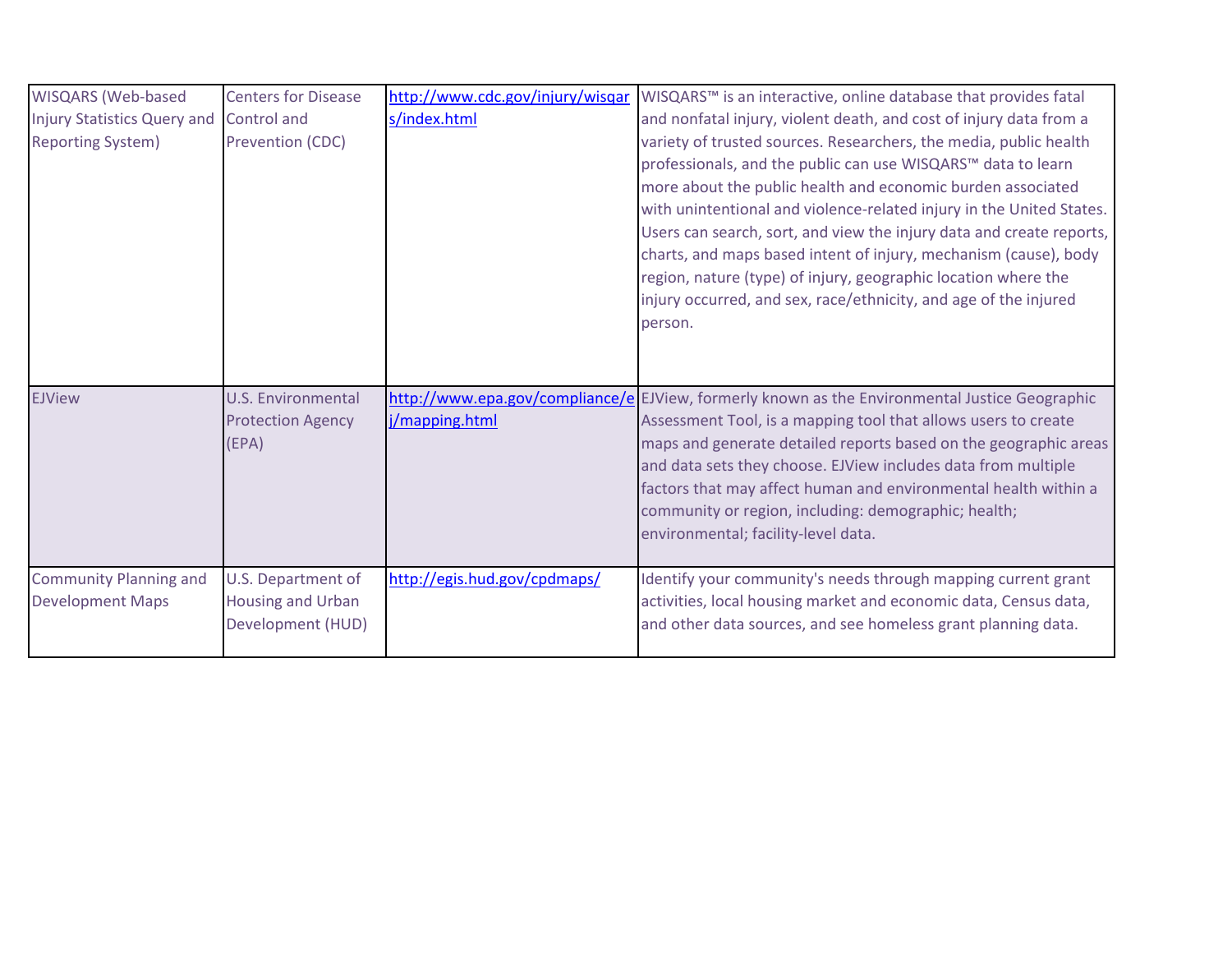| Empowerment Zone(EZ) &<br><b>Renewal Communities</b><br>(RCs)Locator | U.S. Department of<br><b>Housing and Urban</b><br>Development (HUD) | http://egis.hud.gov/ezrclocator/      | This site has been recently modified to improve the experience for<br>businesses and residents of EZ/RC communities. The Address<br>Locator allows you to determine if an address is located within an<br>Empowerment Zone or Renewal Community. This online tool can<br>help verify if a particular location is eligible for the tax incentives<br>or other benefits offered in EZ/RC areas. If your business in an<br>Empowerment Zone, you may qualify for tax credits and other<br>incentives. |
|----------------------------------------------------------------------|---------------------------------------------------------------------|---------------------------------------|----------------------------------------------------------------------------------------------------------------------------------------------------------------------------------------------------------------------------------------------------------------------------------------------------------------------------------------------------------------------------------------------------------------------------------------------------------------------------------------------------|
| <b>Single Family Home</b><br>Locator                                 | U.S. Department of<br><b>Housing and Urban</b><br>Development (HUD) | http://sfgis.hud.gov/index.html       | View maps of Real-Estate Owned (REO) properties for sale,<br>Revitalization Areas (RA), Asset Control Areas (ACA), and<br>Neighborhood Stabilization Program (NSP) target areas.                                                                                                                                                                                                                                                                                                                   |
| <b>Tribal Directory</b><br><b>Assessment Tool (TDAT)</b>             | U.S. Department of<br><b>Housing and Urban</b><br>Development (HUD) | X                                     | http://egis.hud.gov/tdat/Tribal.asp Identify tribes and provide appropriate tribal contact information<br>to assist with initiating Section 106 consultation.                                                                                                                                                                                                                                                                                                                                      |
| <b>National Housing Locator</b>                                      | U.S. Department of<br><b>Housing and Urban</b><br>Development (HUD) | uralFund.html                         | http://www.huduser.org/RFMap/R Disaster victims use this tool to instantly find available temporary<br>housing.                                                                                                                                                                                                                                                                                                                                                                                    |
| <b>Qualified Census Tract</b><br>Locator (QCT)                       | U.S. Department of<br><b>Housing and Urban</b><br>Development (HUD) | http://209.48.228.153/qctmap.ht<br>ml | The QCT Locator allows users to identify whether a specific address<br>is located in a Qualified Census Tract (QCT) for purposes of the Low-<br>Income Housing Tax Credit (LIHTC) program. The Locator also<br>provides information explaining why the tract was or was not<br>designated a QCT.                                                                                                                                                                                                   |
| <b>Toxics Release Inventory</b><br>(TRI) Explorer                    | <b>U.S. Environmental</b><br><b>Protection Agency</b><br>(EPA)      | ri release.chemical                   | http://iaspub.epa.gov/triexplorer/t The Toxics Release Inventory (TRI) Explorer allows users to<br>generate reports on releases, transfers, and waste managed that<br>can be displayed by facility, chemical, geographic area, industry<br>(NAICS code), reporting years, or mapped. You can also generate<br>State factsheets.                                                                                                                                                                    |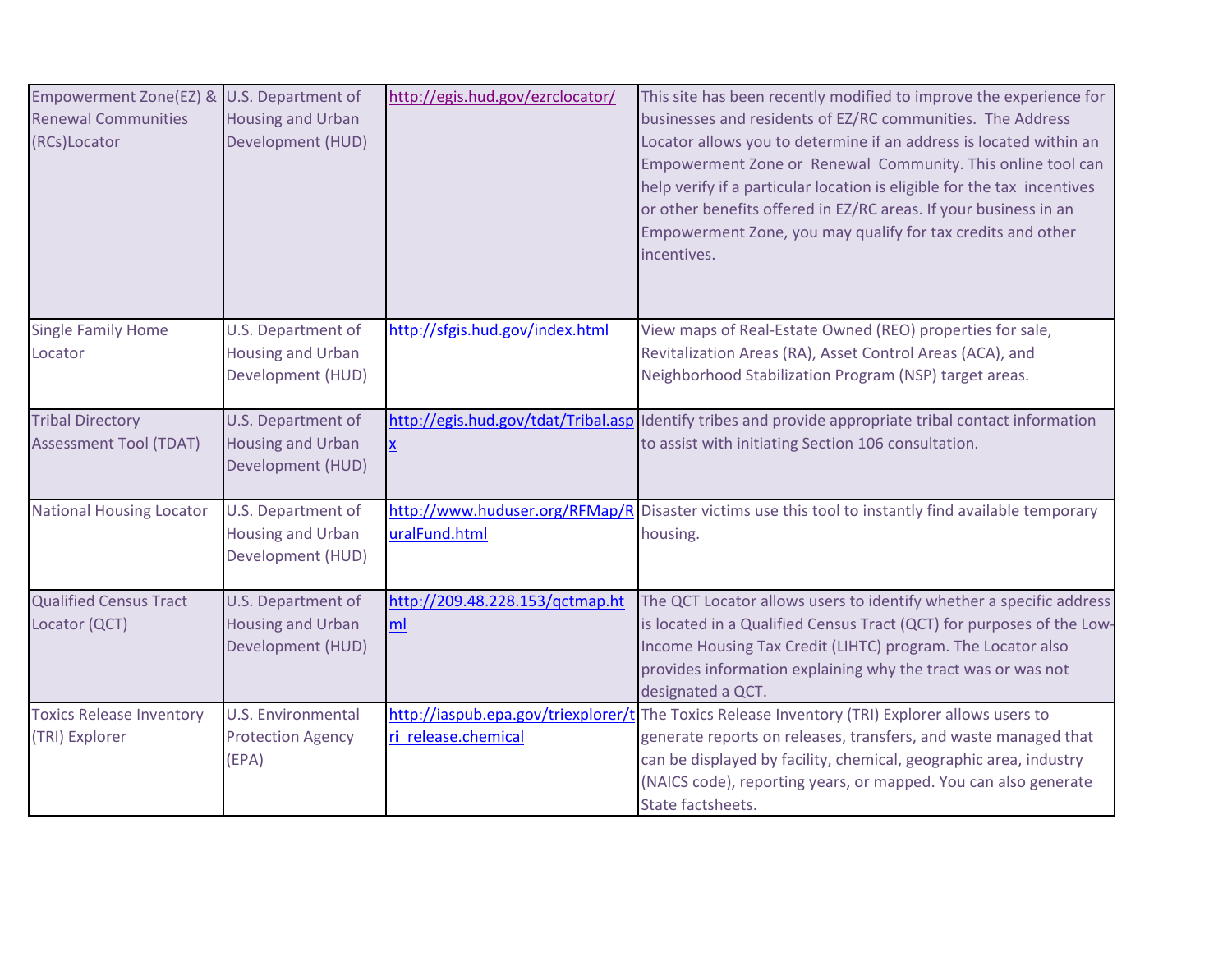| <b>EnviroFacts</b><br><b>Enforcement and</b><br><b>Compliance History Online Protection Agency</b><br>(ECHO) | <b>U.S. Environmental</b><br><b>Protection Agency</b><br>(EPA)<br><b>U.S. Environmental</b><br>(EPA) | http://www.epa.gov/enviro/<br>http://www.epa-echo.gov/echo/ | National information system that provides an integrated single<br>point of access to data on Superfund sites, drinking water, toxic<br>and air releases, hazardous waste, water discharge permits, and<br>grants<br>Go to database to search for facilities in a community to see if an<br>agency has conducted air, water or hazardous waste compliance<br>inspections, violations were found, or enforcement actions were                                                                                                                                                                                                                                                                                                                                                                                                                                                                                                                                                                                                                                                                                                                                                                                                                                                                                                                               |
|--------------------------------------------------------------------------------------------------------------|------------------------------------------------------------------------------------------------------|-------------------------------------------------------------|-----------------------------------------------------------------------------------------------------------------------------------------------------------------------------------------------------------------------------------------------------------------------------------------------------------------------------------------------------------------------------------------------------------------------------------------------------------------------------------------------------------------------------------------------------------------------------------------------------------------------------------------------------------------------------------------------------------------------------------------------------------------------------------------------------------------------------------------------------------------------------------------------------------------------------------------------------------------------------------------------------------------------------------------------------------------------------------------------------------------------------------------------------------------------------------------------------------------------------------------------------------------------------------------------------------------------------------------------------------|
|                                                                                                              |                                                                                                      |                                                             | taken.                                                                                                                                                                                                                                                                                                                                                                                                                                                                                                                                                                                                                                                                                                                                                                                                                                                                                                                                                                                                                                                                                                                                                                                                                                                                                                                                                    |
| Compliance and<br><b>Enforcement Data Systems Protection Agency</b>                                          | <b>U.S. Environmental</b><br>(EPA)                                                                   | ata/systems/                                                | http://www.epa.gov/compliance/d Find information that EPA uses to manage and assess performance<br>of the Agency's enforcement and compliance assurance program                                                                                                                                                                                                                                                                                                                                                                                                                                                                                                                                                                                                                                                                                                                                                                                                                                                                                                                                                                                                                                                                                                                                                                                           |
| The National-Scale Air<br>Toxics Assessment (NATA) Protection Agency                                         | <b>U.S. Environmental</b><br>(EPA)                                                                   | http://epa.gov/ttn/atw/nata2005/<br>tables.html             | The National-Scale Air Toxics Assessment (NATA) is EPA's ongoing<br>comprehensive evaluation of air toxics in the U.S. EPA developed<br>the NATA as a state-of-the-science screening tool for<br>State/Local/Tribal Agencies to prioritize pollutants, emission<br>sources and locations of interest for further study in order to gain a<br>better understanding of risks. NATA provides estimates of the risk<br>of cancer and other serious health effects from breathing (inhaling)<br>air toxics in order to inform both national and more localized<br>efforts to identify and prioritize air toxics, emission source types<br>and locations which are of greatest potential concern in terms of<br>contributing to population risk. This in turn helps air pollution<br>experts focus limited analytical resources on areas and or<br>populations where the potential for health risks are highest.<br>Assessments include estimates of cancer and non-cancer health<br>effects based on chronic exposure from outdoor sources, including<br>assessments of non-cancer health effects for Diesel Particulate<br>Matter (PM). Assessments provide a snapshot of the outdoor air<br>quality and the risks to human health that would result if air toxic<br>emissions levels remained unchanged. It is the data base EPA uses<br>for its rulemaking. |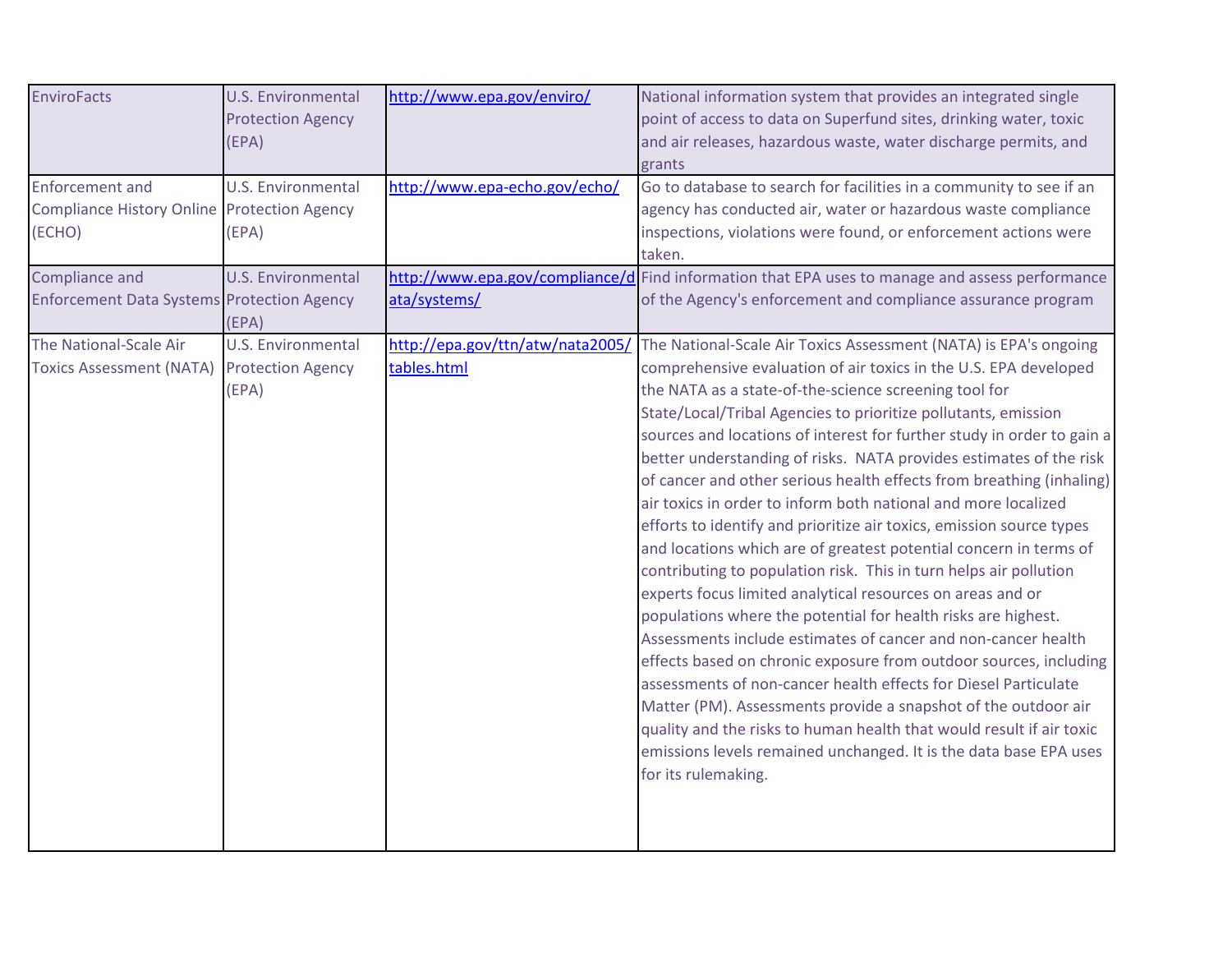| Air Data & Air Quality<br>Index               | U.S. Environmental<br><b>Protection Agency</b><br>(EPA)                       | http://www.epa.gov/airdata/                                                                   | The AirData website gives you access to air quality data collected<br>at outdoor monitors across the United States, Puerto Rico, and the<br>U. S. Virgin Islands. The data comes primarily from the AQS (Air<br>Quality System) database. You can choose from several ways of<br>looking at the data: download data into a file (or view it on the<br>screen); output the data into one of AirData's standard reports;<br>create graphical displays using one of the visualization tools;<br>investigate monitor locations using an interactive map. AirData lets<br>you display and download monitored hourly, daily, and annual<br>concentration data, AQI data, and speciated particle pollution data. |
|-----------------------------------------------|-------------------------------------------------------------------------------|-----------------------------------------------------------------------------------------------|-----------------------------------------------------------------------------------------------------------------------------------------------------------------------------------------------------------------------------------------------------------------------------------------------------------------------------------------------------------------------------------------------------------------------------------------------------------------------------------------------------------------------------------------------------------------------------------------------------------------------------------------------------------------------------------------------------------|
| EJ Links - Data Tools and<br><b>Resources</b> | Department of<br><b>Transportation (DOT)</b>                                  | http://www.fhwa.dot.gov/environ<br>ment/environmental justice/reso<br>urces/lib linksdata.cfm | List of data tools and resources can improve the ability of<br>transportation agencies to identify and address the effects of their<br>programs, policies and activities on low-income and minority<br>populations. This list includes select web sites offered for your<br>convenience in accessing related information. Linking to a web site<br>does not constitute an endorsement by U.S. DOT, or any of its<br>employees, of the sponsors of the site or the products presented<br>on the site                                                                                                                                                                                                       |
| <b>Transit Oriented Database</b>              | Department of<br>Transportation (DOT),<br><b>Federal Transit</b><br>Authority | http://toddata.cnt.org/                                                                       | The National TOD Database is a project of the Center for Transit-<br>Oriented Development. Intended as a tool for planners,<br>developers, government officials, and academics, the Database<br>provides economic and demographic information for every existing<br>and proposed fixed guideway transit station in the U.S.                                                                                                                                                                                                                                                                                                                                                                               |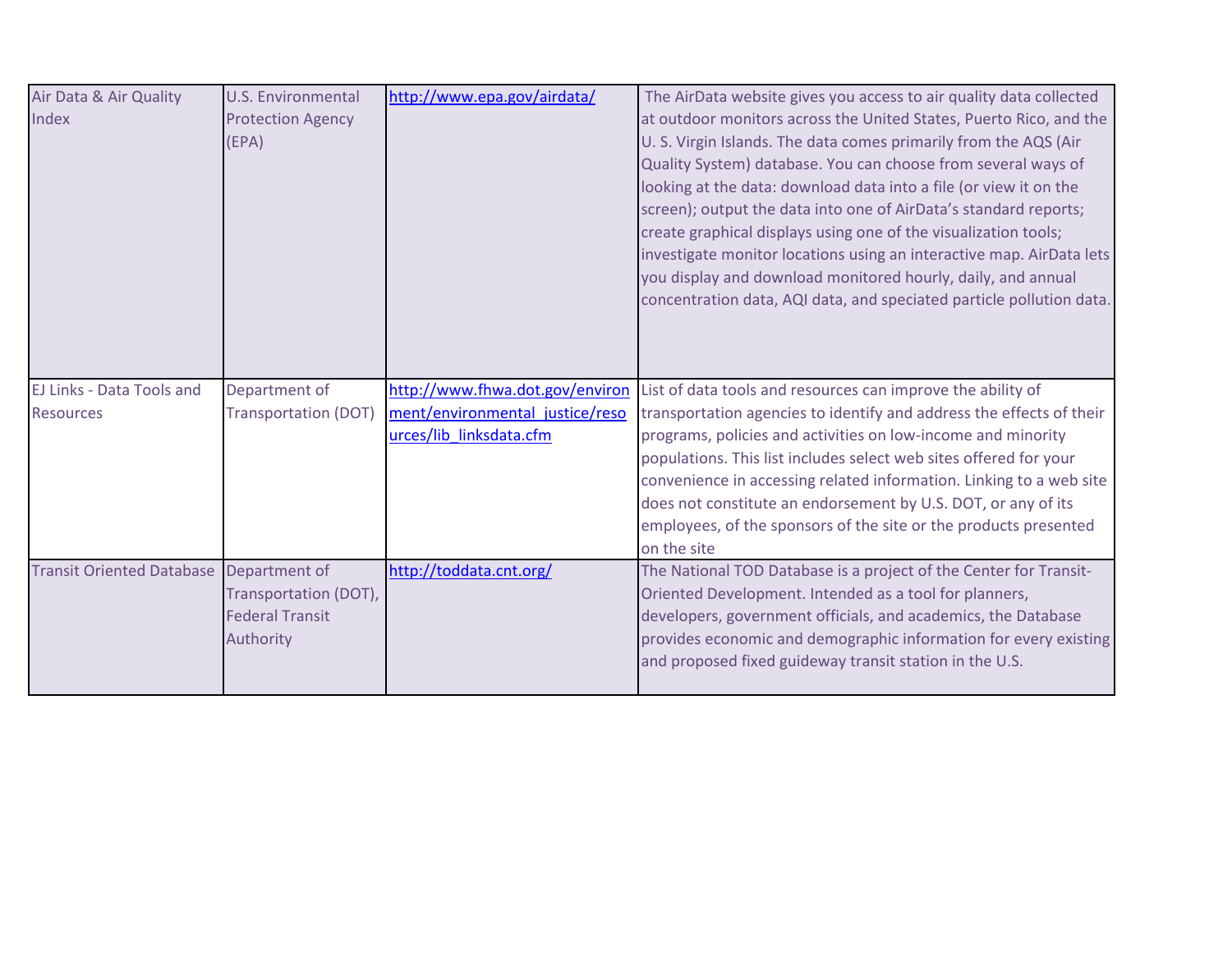| <b>Smart Location Database</b> | <b>U.S. Environmental</b> | http://www.epa.gov/smartgrowth   | EPA's Smart Location Database characterizes several built             |
|--------------------------------|---------------------------|----------------------------------|-----------------------------------------------------------------------|
|                                | <b>Protection Agency</b>  | /smartlocationdatabase.htm       | environment, demographic, and regional accessibility variables for    |
|                                | (EPA)                     |                                  | every census block group in the United States. This dataset is        |
|                                |                           |                                  | available to the public for download, web service, or viewing         |
|                                |                           |                                  | online. Variables are selected for their relevance to travel demand   |
|                                |                           |                                  | modeling studies. However many have relevance to equity               |
|                                |                           |                                  | analyses (for instance, number of jobs accessible within a 45 transit |
|                                |                           |                                  | commute, number of low wage workers, and proportion of                |
|                                |                           |                                  | households that own 0 vehicles).                                      |
|                                |                           |                                  |                                                                       |
| <b>Sustainable Communities</b> | Partnership for           | http://thedataweb.rm.census.gov/ | The HotReport is designed to give community leaders and               |
| <b>HotReport</b>               | <b>Sustainable</b>        | TheDataWeb HotReport2/EPA/EP     | residents a quick and easy way to determine how well your             |
|                                | <b>Communties - US</b>    | A HomePage2.hrml                 | community is performing on a variety of sustainability indicators.    |
|                                | DOT, EPA, HUD             |                                  |                                                                       |
|                                |                           |                                  |                                                                       |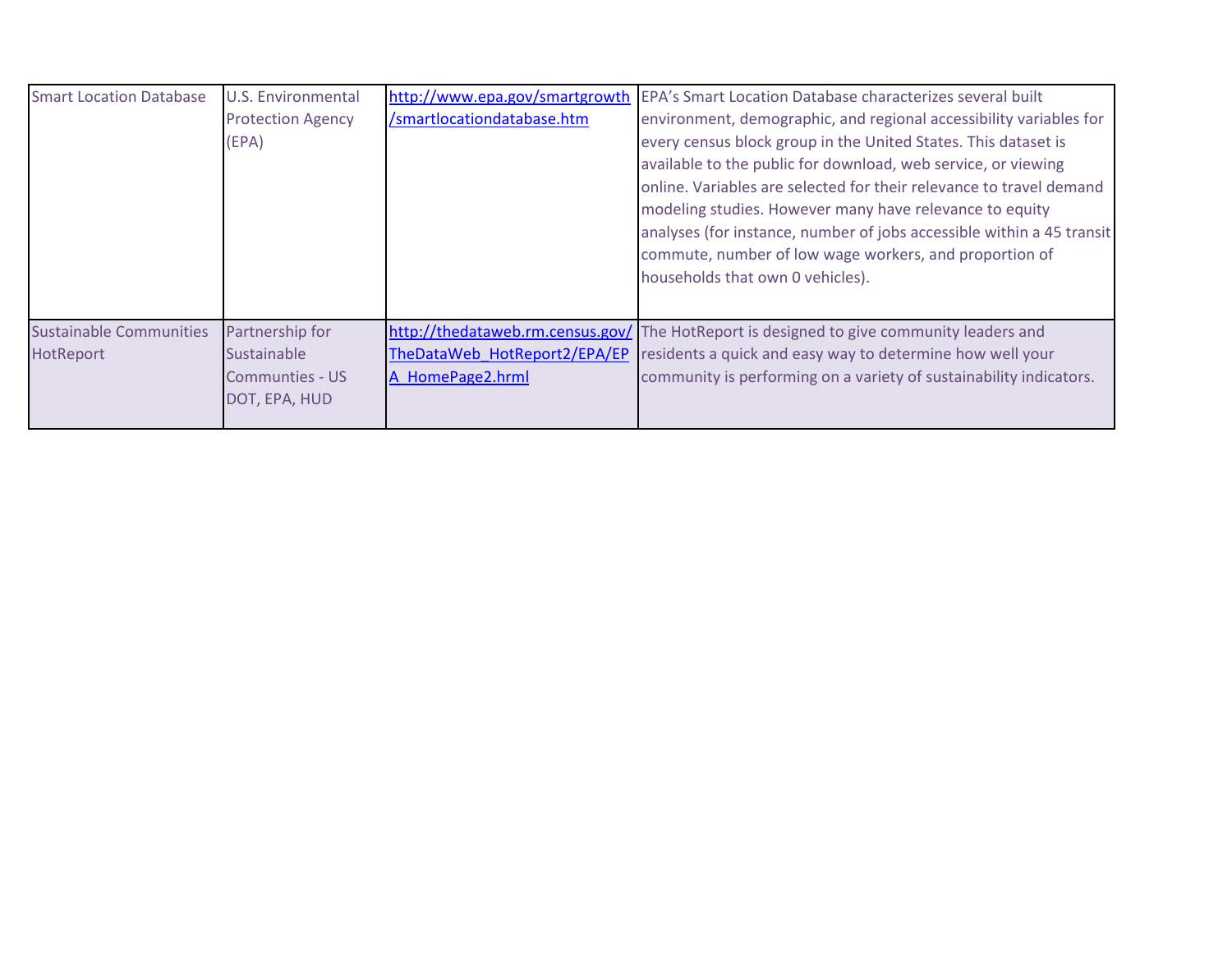| <b>Grant-specific Data tools</b>                                     |                                                                     |                                            |                                                                                                                                                                                                                                                                                                                                                  |
|----------------------------------------------------------------------|---------------------------------------------------------------------|--------------------------------------------|--------------------------------------------------------------------------------------------------------------------------------------------------------------------------------------------------------------------------------------------------------------------------------------------------------------------------------------------------|
| <b>Name</b>                                                          | <b>Agency Lead</b>                                                  | <b>Website</b>                             | <b>Description</b>                                                                                                                                                                                                                                                                                                                               |
| <b>Choice Neighborhoods</b><br><b>Mapping Tool</b>                   | U.S. Department of<br><b>Housing and Urban</b><br>Development (HUD) | uralFund.html                              | http://www.huduser.org/RFMap/R This tool allows applicants for the Choice Neighborhoods program<br>to identify a customized area where they would target Choice<br>Neighborhoods funds and to electronically submit that area to<br>HUD. The tool also generates a PDF report for the custom<br>geography with data relevant for program design. |
| <b>Rural Innovation Fund</b>                                         | U.S. Department of<br><b>Housing and Urban</b><br>Development (HUD) | uralFund.html                              | http://www.huduser.org/RFMap/R This tool assists Rural Fund applicants to prepare data to submit<br>with their grant application by allowing applicants to draw the<br>exact location of their target neighborhood.                                                                                                                              |
| Neighborhood<br><b>Stabilization Project</b><br><b>Mapping Tools</b> | U.S. Department of<br><b>Housing and Urban</b><br>Development (HUD) | p.aspx                                     | http://www.huduser.org/nsp1/ma These tools allow NSP 1, 2, and 3 grantees to identify Census Tracts<br>where are targetting their funds                                                                                                                                                                                                          |
| Neighborhood<br><b>Stabilization Project 2</b>                       | U.S. Department of<br><b>Housing and Urban</b><br>Development (HUD) | http://www.huduser.org/nspgis/m<br>ap.aspx |                                                                                                                                                                                                                                                                                                                                                  |
| Neighborhood<br><b>Stabilization Project 3</b>                       | U.S. Department of<br><b>Housing and Urban</b><br>Development (HUD) | http://www.huduser.org/NSP/NSP<br>3.html   |                                                                                                                                                                                                                                                                                                                                                  |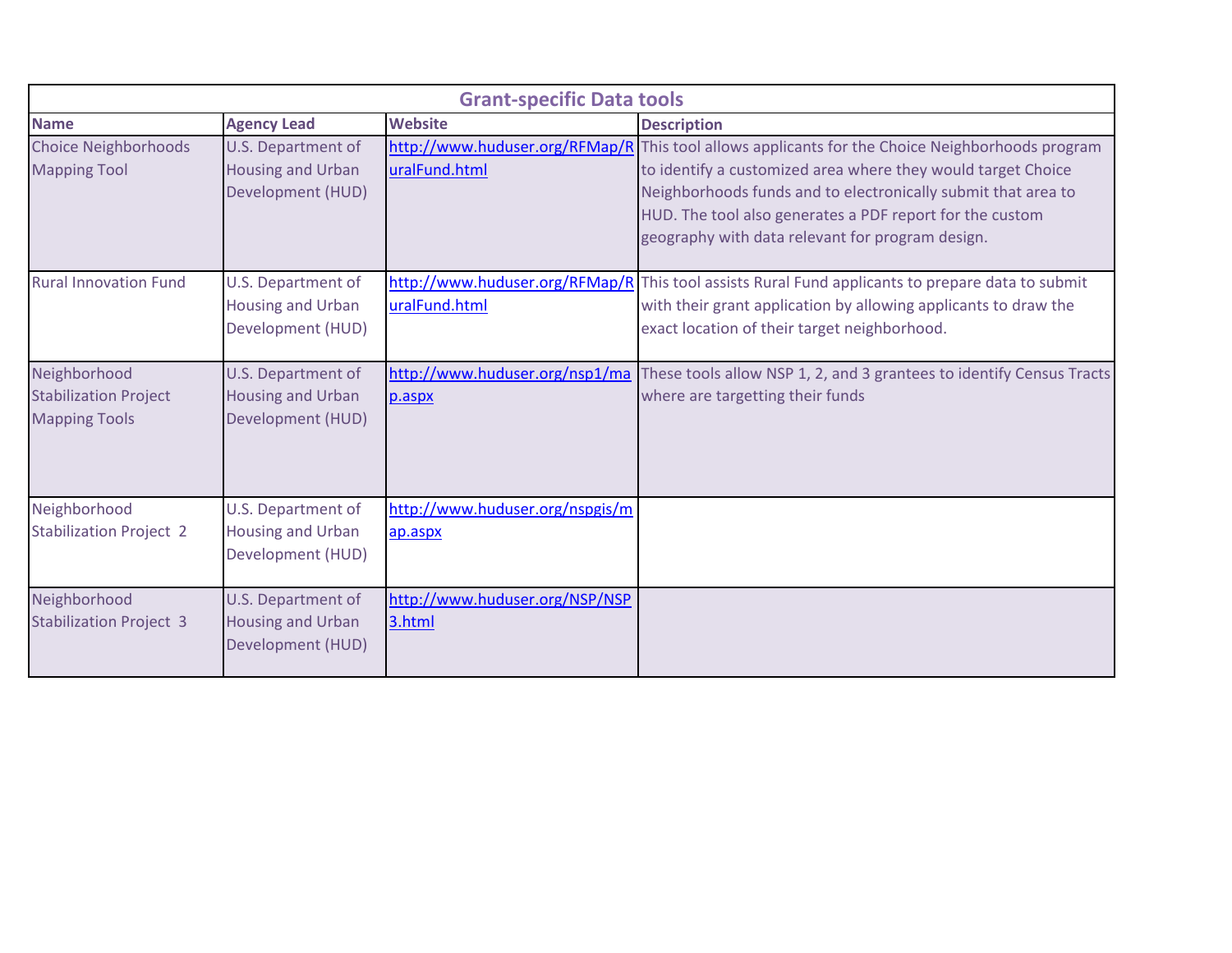|                                                           |                                                                | <b>Tools Not Yet Publicly Available</b> |                                                                                                                                                                                                                                                                                                                                                                                                                                                                                                                                                                                                                                                                                                                                                                                                                                                                                                                                                                                                                                                                                                         |
|-----------------------------------------------------------|----------------------------------------------------------------|-----------------------------------------|---------------------------------------------------------------------------------------------------------------------------------------------------------------------------------------------------------------------------------------------------------------------------------------------------------------------------------------------------------------------------------------------------------------------------------------------------------------------------------------------------------------------------------------------------------------------------------------------------------------------------------------------------------------------------------------------------------------------------------------------------------------------------------------------------------------------------------------------------------------------------------------------------------------------------------------------------------------------------------------------------------------------------------------------------------------------------------------------------------|
| <b>Name</b>                                               | <b>Agency Lead</b>                                             | <b>Website</b>                          | <b>Description</b>                                                                                                                                                                                                                                                                                                                                                                                                                                                                                                                                                                                                                                                                                                                                                                                                                                                                                                                                                                                                                                                                                      |
| Housing and<br>Transportation<br>Affordability Initiative | <b>U.S. Environmental</b><br><b>Protection Agency</b><br>(EPA) | transaffinitiative                      | http://portal.hud.gov/hudportal/H HUD's Office of Sustainable Housing and Communities, in<br>UD?src=/program offices/sustaina partnership with the Department of Transportation, is heading up<br>ble housing communities/housing the federal Housing and Transportation Affordability Initiative. The<br>initiative seeks to enhance our understanding of the relationship<br>between housing and transportation costs in order to be more<br>effective in advancing housing affordability for both individuals and<br>communities at large. It will produce the Location Affordability<br>Portal which is a reliable, user-friendly source of information on<br>combined housing and transportation costs that help allow<br>families, realty professionals, policymakers, and developers make<br>more informed decisions about where to live, work, and invest. As<br>a companion to this resource, HUD is conducting research on the<br>potential for integrating transportation costs into HUD programs<br>and policies in order to promote greater affordability in HUD-<br>assisted communities. |
| EnviroAtlas                                               | U.S. Environmental<br><b>Protection Agency</b><br>(EPA)        | Ithscience/health-<br>nationalatlas.htm | http://www.epa.gov/research/hea EnviroAtlas is an index to provide data, research, and analysis on<br>the relationships between nature, people, health, and the<br>economy. This multi-scaled tool with local to national level data.<br>Features the Community component (formerly UrbanAtlas) which<br>estimates the extent to which ecosystem services contribute to the<br>basic needs of populated places. Additionally, the Atlas will reveal<br>underserved areas where management to enhance specific<br>ecosystem services would benefit community health and well-<br>being.<br>** The pilot phase will begin in May 2013. Contact Anne Neale at<br>neale.anne@epa.gov to participate. Expected release date is<br>September 2013.                                                                                                                                                                                                                                                                                                                                                            |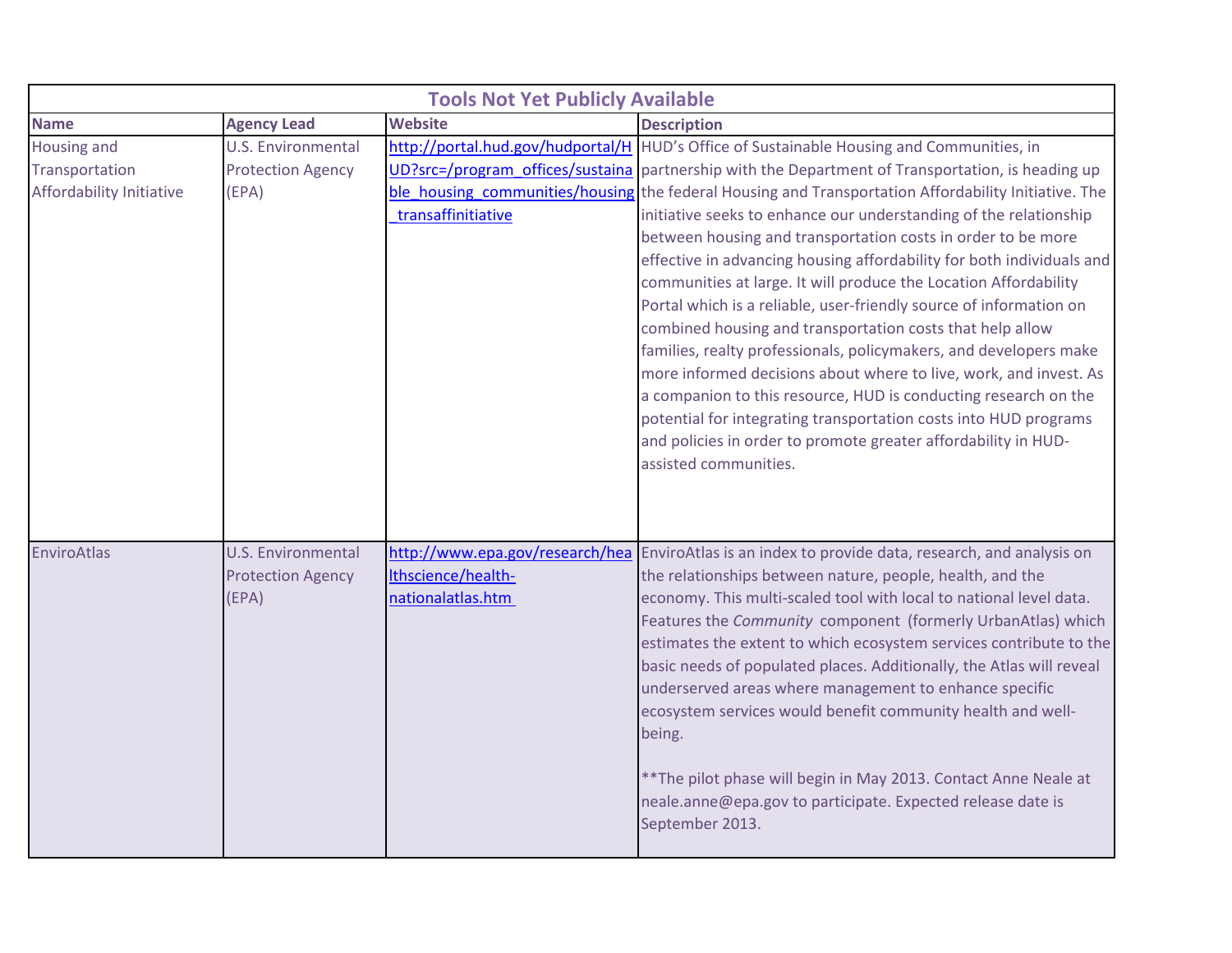| C-FERST (Community-                                                                            | <b>U.S. Environmental</b>                                      | http://www.epa.gov/heasd/c-  | C-FERST is expected to increase the availability and accessibility of                                                                                                                                                                                                                                                                                                                                                                                                                                                                                                                                                                                                                              |
|------------------------------------------------------------------------------------------------|----------------------------------------------------------------|------------------------------|----------------------------------------------------------------------------------------------------------------------------------------------------------------------------------------------------------------------------------------------------------------------------------------------------------------------------------------------------------------------------------------------------------------------------------------------------------------------------------------------------------------------------------------------------------------------------------------------------------------------------------------------------------------------------------------------------|
| Focused Exposure and Risk Protection Agency                                                    |                                                                | ferst/                       | science for risk ranking and understanding the environmental                                                                                                                                                                                                                                                                                                                                                                                                                                                                                                                                                                                                                                       |
| <b>Screening Tool)</b>                                                                         | (EPA)                                                          |                              | health consequences of community decisions. It will incorporate<br>the latest research estimating human exposures to toxic<br>substances in the environment. In doing so, C-FERST will assist<br>communities with the challenge of identifying and prioritizing<br>environmental health issues and potential actions. The tool<br>provides easy access to maps, information, and location-specific<br>environmental data for decision-making and problem solving. C-<br>FERST and related research that will populate the tool will be used<br>by stakeholders to make informed, cost-effective decisions to<br>improve public health.<br>Currently in pilot phase. Expected release date is 2014. |
| <b>T-FERST (Tribal-Focused</b><br><b>Environmental Risk and</b><br><b>Sustainability Tool)</b> | <b>U.S. Environmental</b><br><b>Protection Agency</b><br>(EPA) | Ithscience/health-tferst.htm | http://www.epa.gov/research/hea EPA is collaborating with tribes and partners to develop the Tribal-<br>Focused Environmental Risk and Sustainability Tool (T-FERST),<br>which will provide the best available human health and ecological<br>science to tribes across the country. Researchers are working with<br>tribes and tribal organizations to identify issues facing tribes,<br>providing critical science for tool development and piloting the tool<br>to test and improve its effectiveness.<br>Currently in pilot phase. Expected release date is 2014.                                                                                                                               |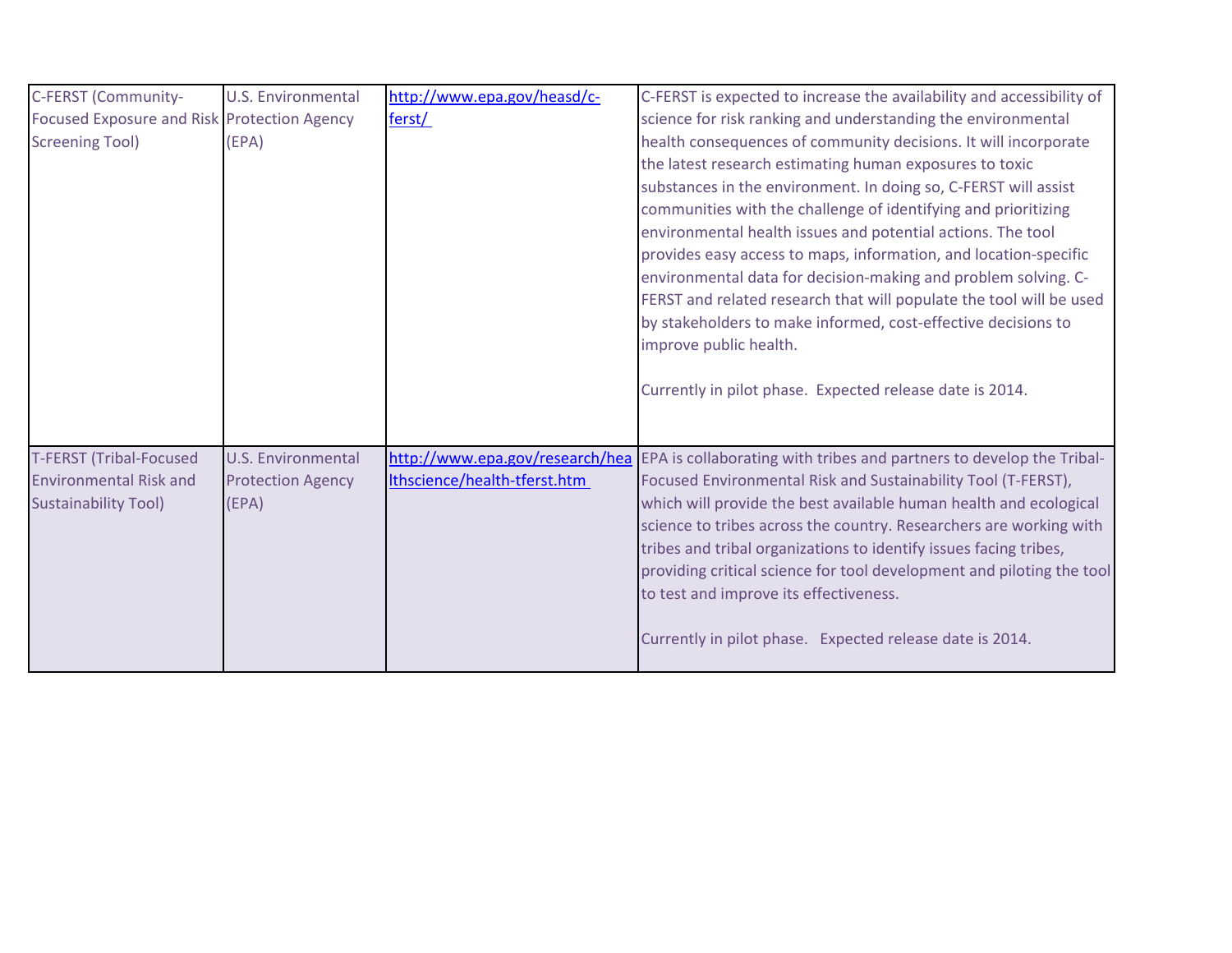| <b>Community Cumulative</b>   | <b>U.S. Environmental</b> |                            | http://www.epa.gov/research/hea CCAT is a computerized, guided process that informs users of the |
|-------------------------------|---------------------------|----------------------------|--------------------------------------------------------------------------------------------------|
| <b>Assessment Tool (CCAT)</b> | <b>Protection Agency</b>  | Ithscience/health-ccat.htm | steps involved in a cumulative risk assessment (CRA), such as                                    |
|                               | (EPA)                     |                            | problem formulation, conceptual model development, and the                                       |
|                               |                           |                            | consideration of multiple stressors; it is based strongly on EPA CRA                             |
|                               |                           |                            | recommendations. It clarifies relationships between stressors,                                   |
|                               |                           |                            | sources, and health effects; highlights decision points in the cause-                            |
|                               |                           |                            | effect chain where actions could improve health and the                                          |
|                               |                           |                            | environment; and helps identify areas of highest uncertainty. CCAT                               |
|                               |                           |                            | pays particular attention to susceptible and vulnerable populations                              |
|                               |                           |                            | and a range of chemical and non-chemical stressors to further                                    |
|                               |                           |                            | inform EJ assessments. It accesses informational resources such as                               |
|                               |                           |                            | C-FERST and GeoPlatform to inform the CCAT decision-making                                       |
|                               |                           |                            | process. A CCAT prototype is complete; a beta-test version will be                               |
|                               |                           |                            | available for limited stakeholder use, testing, and evaluation in                                |
|                               |                           |                            | early 2013; a final version will be ready for review, clearance, and                             |
|                               |                           |                            | distribution in the second half of 2013, followed by public release.                             |
|                               |                           |                            | CCAT is planned as a module for C-FERST.                                                         |
|                               |                           |                            |                                                                                                  |
|                               |                           |                            |                                                                                                  |
|                               |                           |                            |                                                                                                  |
|                               |                           |                            |                                                                                                  |
|                               |                           |                            |                                                                                                  |